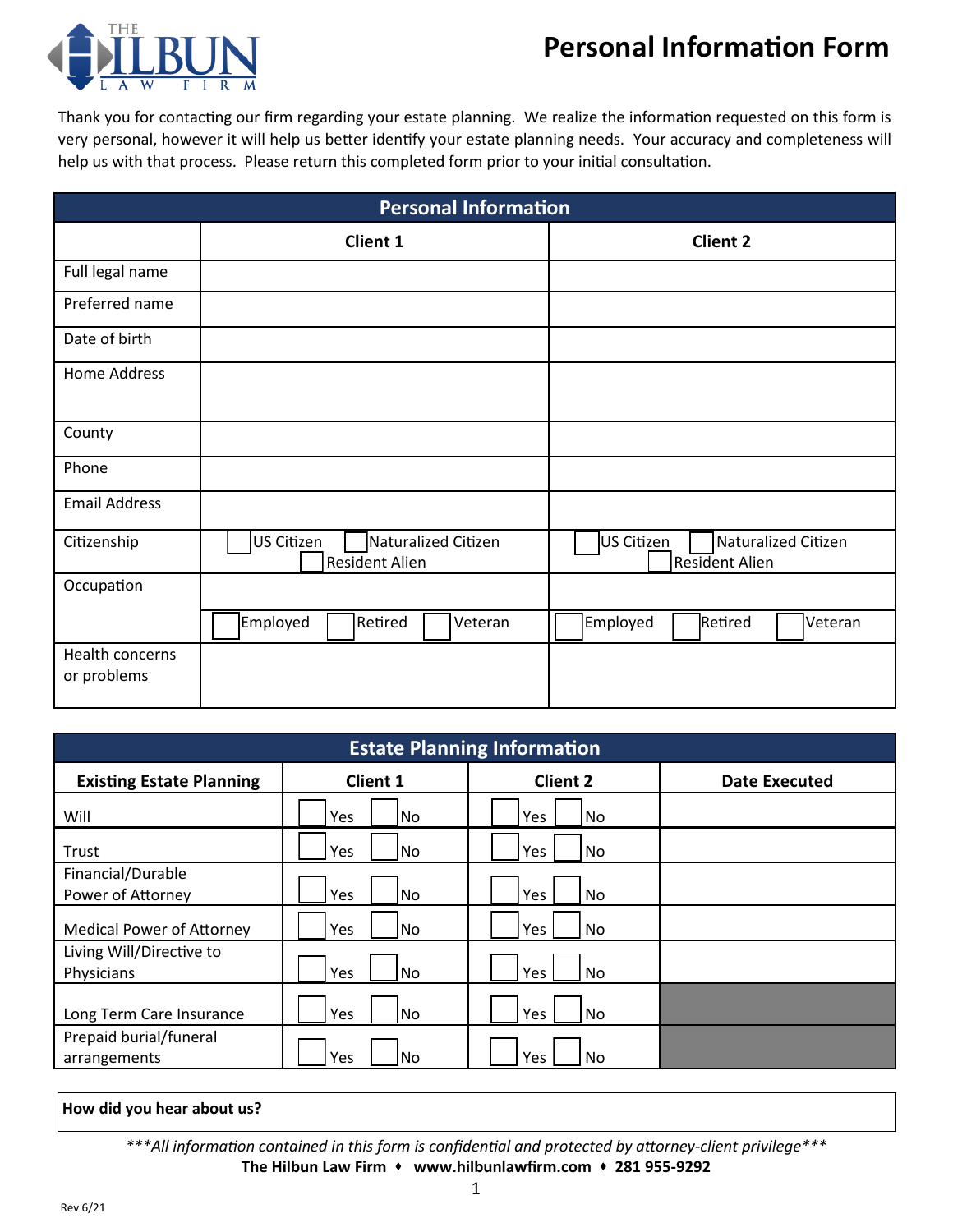### **Personal Information Form**



| <b>Child/Beneficiary Information</b>        |                          |                          |  |  |  |
|---------------------------------------------|--------------------------|--------------------------|--|--|--|
| <b>Total Number of</b><br>Children          | <b>Client 1</b>          | <b>Client 2</b>          |  |  |  |
|                                             | $\mathbf{1}$             | $\overline{2}$           |  |  |  |
| <b>Full Legal Name</b>                      |                          |                          |  |  |  |
|                                             | Male<br>Female<br>DOB:   | Male<br>Female<br>DOB:   |  |  |  |
| Child of                                    | Wife<br>Husband<br>Joint | Wife<br>Husband<br>Joint |  |  |  |
| Address                                     |                          |                          |  |  |  |
| <b>Phone Number</b>                         |                          |                          |  |  |  |
| Occupation                                  |                          |                          |  |  |  |
| <b>Marital Status</b>                       | Single<br>Married        | Single<br>Married        |  |  |  |
| Name of Spouse                              |                          |                          |  |  |  |
| Names & Ages of<br>Children                 |                          |                          |  |  |  |
| Special Needs or<br>Considerations          |                          |                          |  |  |  |
| Potential Problems,<br>Hardships, or Issues |                          |                          |  |  |  |

| <b>Child/Beneficiary Information</b>        |                          |                          |  |  |  |
|---------------------------------------------|--------------------------|--------------------------|--|--|--|
|                                             | 3                        | 4                        |  |  |  |
| <b>Full Legal Name</b>                      |                          |                          |  |  |  |
|                                             | Female<br>Male<br>DOB:   | Female<br>Male<br>DOB:   |  |  |  |
| Child of                                    | Husband<br>Wife<br>Joint | Wife<br>Joint<br>Husband |  |  |  |
| Address                                     |                          |                          |  |  |  |
| <b>Phone Number</b>                         |                          |                          |  |  |  |
| Occupation                                  |                          |                          |  |  |  |
| <b>Marital Status</b>                       | Single<br>Married        | Single<br>Married        |  |  |  |
| Name of Spouse                              |                          |                          |  |  |  |
| Names & Ages of<br>Children                 |                          |                          |  |  |  |
| Special Needs or<br>Considerations          |                          |                          |  |  |  |
| Potential Problems,<br>Hardships, or Issues |                          |                          |  |  |  |

*\*\*\*All information contained in this form is confidential and protected by attorney-client privilege\*\*\** **The Hilbun Law Firm** ⬧ **www.hilbunlawfirm.com** ⬧ **281 955-9292** *Please reprint or copy this page for additional children/beneficiaries*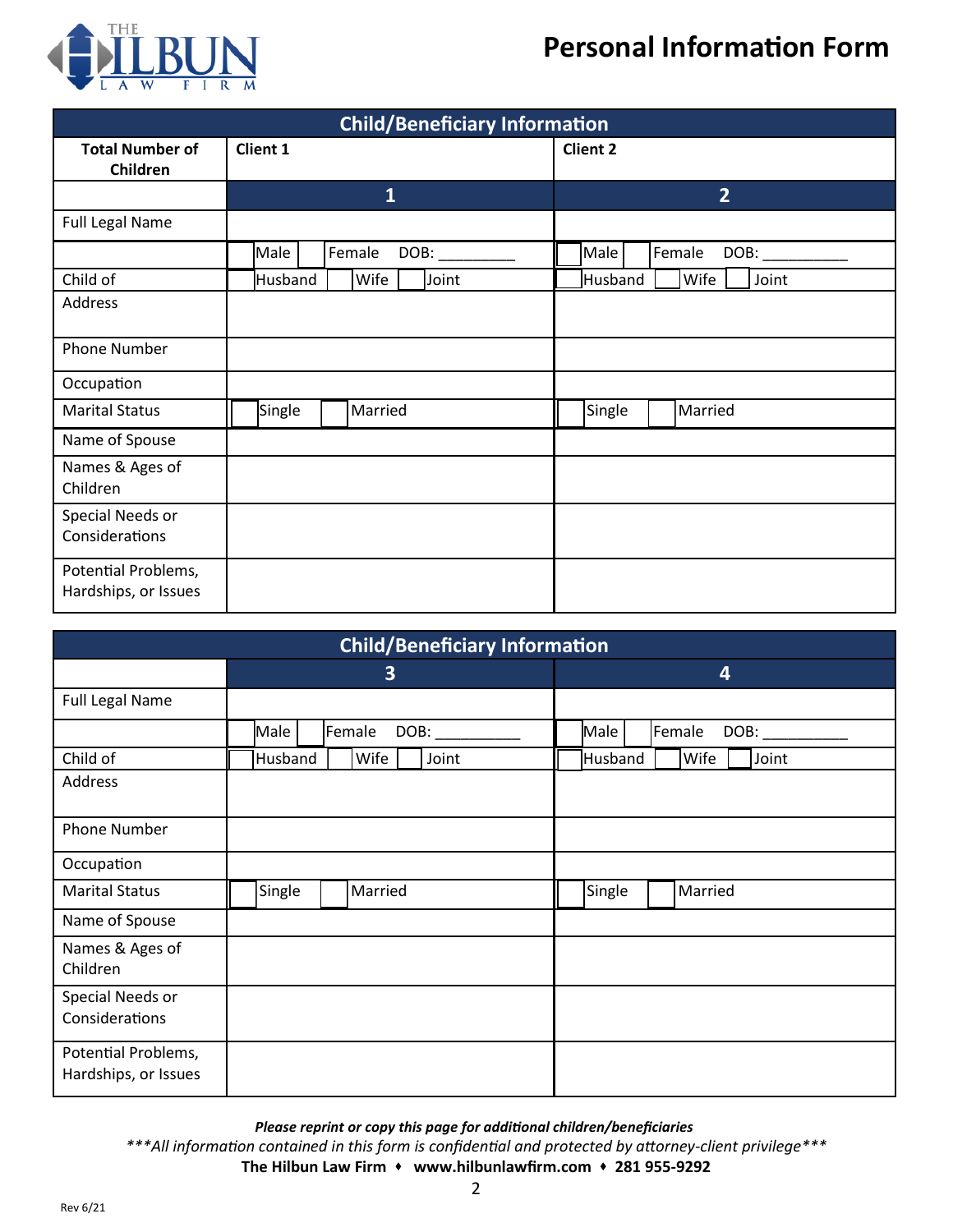# **Personal Information Form**



| <b>Marital Information</b>                     |                                               |                                             |  |  |  |  |
|------------------------------------------------|-----------------------------------------------|---------------------------------------------|--|--|--|--|
|                                                | <b>Client 1</b>                               | <b>Client 2</b>                             |  |  |  |  |
| <b>Current Marital Status</b>                  | Single/Divorced L<br>Widowed<br>Married: Date | Single/Divorced<br>Widowed<br>Married: Date |  |  |  |  |
| <b>Previous Marriages:</b>                     |                                               |                                             |  |  |  |  |
| Name of former spouse<br>Date of divorce/death |                                               |                                             |  |  |  |  |

| <b>Family Information</b>                                                 |                        |        |  |  |
|---------------------------------------------------------------------------|------------------------|--------|--|--|
| Are any of your children disabled?                                        | Yes<br>No              | Child: |  |  |
| Are any of your children receiving<br>Supplemental Security Income (SSI)? | Yes<br>No              | Child: |  |  |
| Are any of your children receiving<br>Medicaid?                           | Yes<br>No              | Child: |  |  |
| Do any of your children have problems<br>with:                            |                        |        |  |  |
| Serious physical or mental illness?                                       | No<br>Yes              |        |  |  |
| Drug or alcohol addiction?                                                | Yes<br>No <sub>l</sub> |        |  |  |
| Debt problems/bankruptcy?                                                 | Yes<br>No              |        |  |  |
| Marital difficulty?                                                       | Yes<br>Nol             |        |  |  |

Are there any difficult family dynamics that could impact your planning?

Are you planning to disinherit anyone?

What are your primary objectives?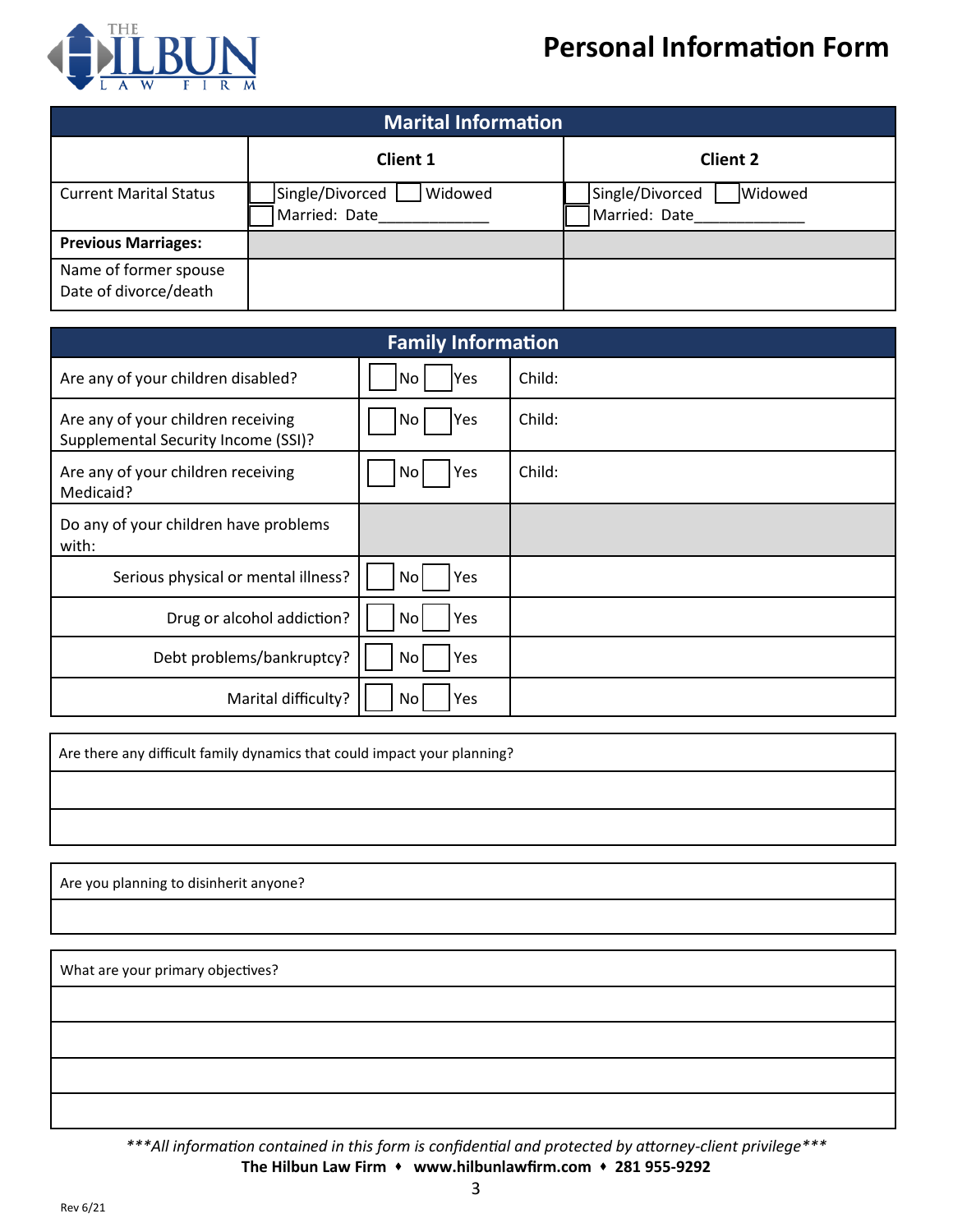

### **Funding Information**

The funding table is an important step in your estate planning. It is useful for several reasons including:

Listing of all assets with information such as owner's name(s), ownership (how the asset is held), description, approximate value, and beneficiary designations, reviewing and updating beneficiary designations on all accounts and policies; and detailing of transferring assets to a trust, if necessary. It is also a starting point for your family if something happens to you

Working through the funding table and taking the appropriate action ensures your assets are distributed according to your wishes by verifying that ownership and beneficiary designations are correct.

### **Financial Advisor**

| Name  |  | Company |  |  |
|-------|--|---------|--|--|
| Phone |  | Email   |  |  |

| <b>Asset Information</b>                                           |                  |                 |       |              |  |  |
|--------------------------------------------------------------------|------------------|-----------------|-------|--------------|--|--|
| <b>Type of Asset</b>                                               | Client 1         | <b>Client 2</b> | Joint | <b>Total</b> |  |  |
| Cash<br>$\Box$ Checking $\Box$ Savings<br>Money Market<br>CD       | \$               | \$              | \$    | \$           |  |  |
| Safe Deposit Box                                                   | Yes<br><b>No</b> |                 |       |              |  |  |
| Investment/Broker Accounts<br><b>Mutual Fund Accounts</b>          | \$               | \$              | \$    | \$           |  |  |
| Retirement Accounts:<br><b>IRA</b><br>$\sqrt{401k}$ 403b SEP Other | \$               | \$              |       | \$           |  |  |
| Annuities<br>(original amount/current value)                       | \$               | \$              | \$    | \$           |  |  |
| Stocks/Bonds<br>(not in brokerage account)                         | \$               | \$              | \$    | \$           |  |  |
| Life Insurance                                                     | DB \$<br>$CV$ \$ | DB\$<br>$CV$ \$ |       |              |  |  |
| <b>Real Estate</b>                                                 |                  |                 |       |              |  |  |
| Residence                                                          | \$               | \$              | \$    | \$           |  |  |
| Other                                                              | \$               | \$              | \$    | \$           |  |  |
| automobile<br>Vehicles:<br>other<br>boat<br>motorcycle             | \$               | \$              | \$    | \$           |  |  |
| Other:                                                             | \$               | \$              | \$    | \$           |  |  |
| <b>Total Assets</b>                                                | \$               | \$              | \$    | \$           |  |  |